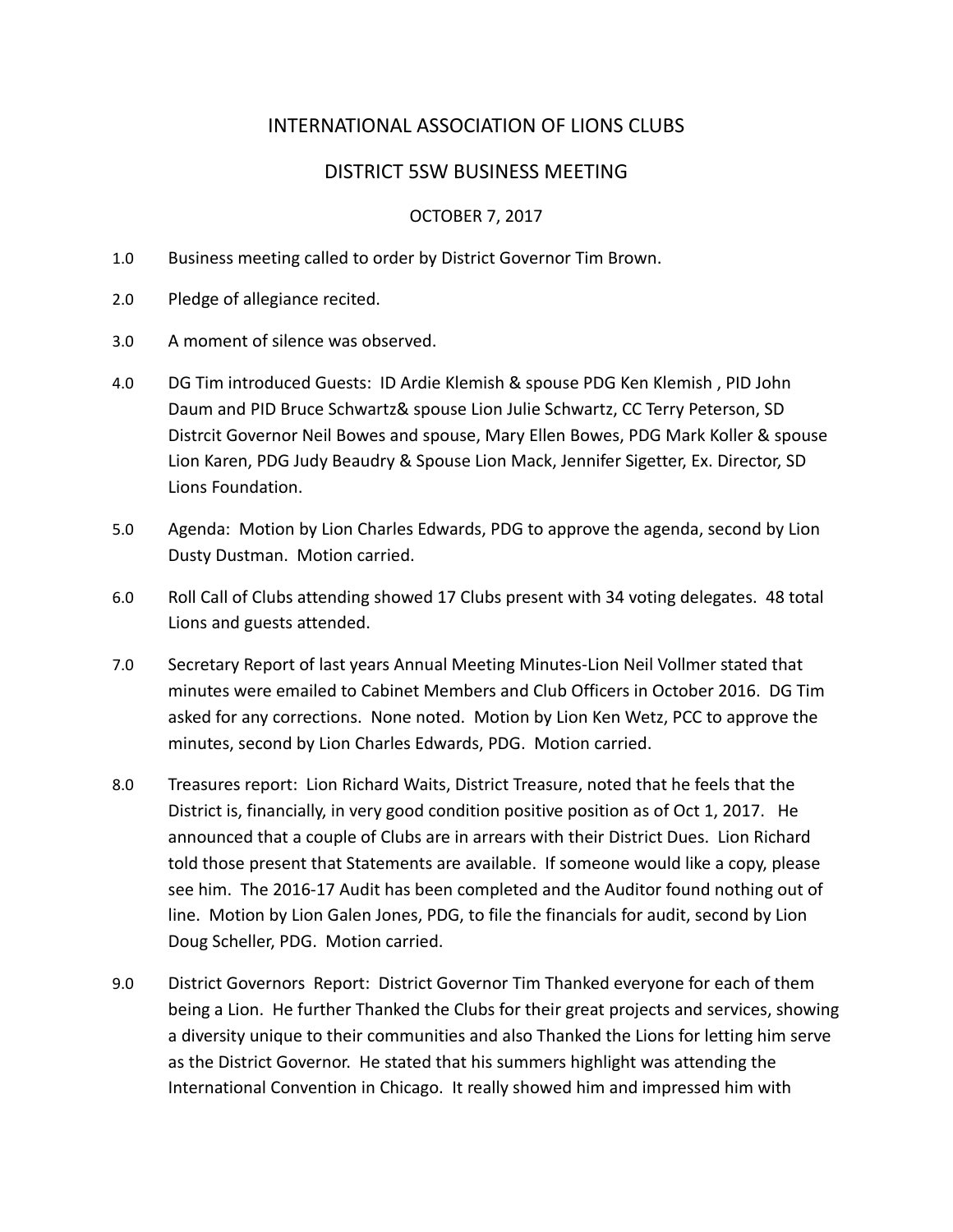seeing what Lions INTERNATIONAL really means. Following the Convention, he has concluded that our real duty is to roll up our sleeves and get to work. He is challenging Clubs to get out of their comfort zone, asking more people to join their Club and to start new projects. As part of this growth effort, the Governor asked the Cabinet for authorization to reward any Club that starts a new project and gets a new member this year a \$100 incentive. It was approved. He is stressing to the Zone Chairpersons one of his priorities of having them visit each of the Clubs in their Zones, not just once, maybe as often as necessary to stimulate them to action. He has shared a handout with the Chairs of the 10 Top Characteristics of a successful Lions Club. He is asking the Chairs to ask Clubs to consider starting a Community Legacy Project this year as part of the Lions Centennial. As for membership, DG Tim is changing the influence from Membership growth to Membership Expectations—ie, the District Cabinet is expecting Clubs to have a net positive membership growth this year. He is asking the Zone Chairs to study the Communities in their Zone that do not have a Lions Club and consider having a Zone Project of starting a new Club there. He and the VDG's are willing to visit Clubs and Communities in the efforts to help Clubs grow and to start new Clubs.

#### 10.0 Cabinet Committee Chairpersons Reports:

Administrative Committees:  $1<sup>st</sup>$  VDG Bea Gifford stated that her Committees reported to the Cabinet yesterday, but wanted any of those Chairpersons to give an oral report today. Leadership Committee Chair Lion Doug Scheller, PDG, is challenging individuals Lions to step up to be Lions Leaders, move up to a higher level, ie, Club Secretary or Treasure to \*\*Club President, Club President to Zone Chair, Zone Chair to a Committee Chair and then to a Vice District Governor. Lion Scheller is also the Districts LCIF Coordinator with the responsibility to promote Clubs and Individuals to make donations to the Lions Foundation. During this past year, District 5SW had the highest percentage of their Clubs making a donation to LCIF from the 4 Districts in South & North Dakota. He encouraged Clubs to make a donation yet this calendar year and designate it for the Measles Challenge as the Gates Foundation will match all donations up to \$30 Million. World wide, those donations are at \$25 Million, so there is still \$5 Million of the table.

\*\*Global Membership Chair Lion Ken Wetz, PCC, reported that we currently have 33 Clubs and 807 individual members. This is down 3 from July 1. 15 new members have joined, but 18 have been dropped. He is challenging Clubs to actually contact members who did not send their renewal check to the Club. He knows of one instance where he was visiting with an acquaintance and Ken had asked him if he would like to join Lions. His reply was that he had been a Member and, when Ken questioned him, his reply was that he had forgotten, by mistake, to send his dues in. No one ever bother to go see him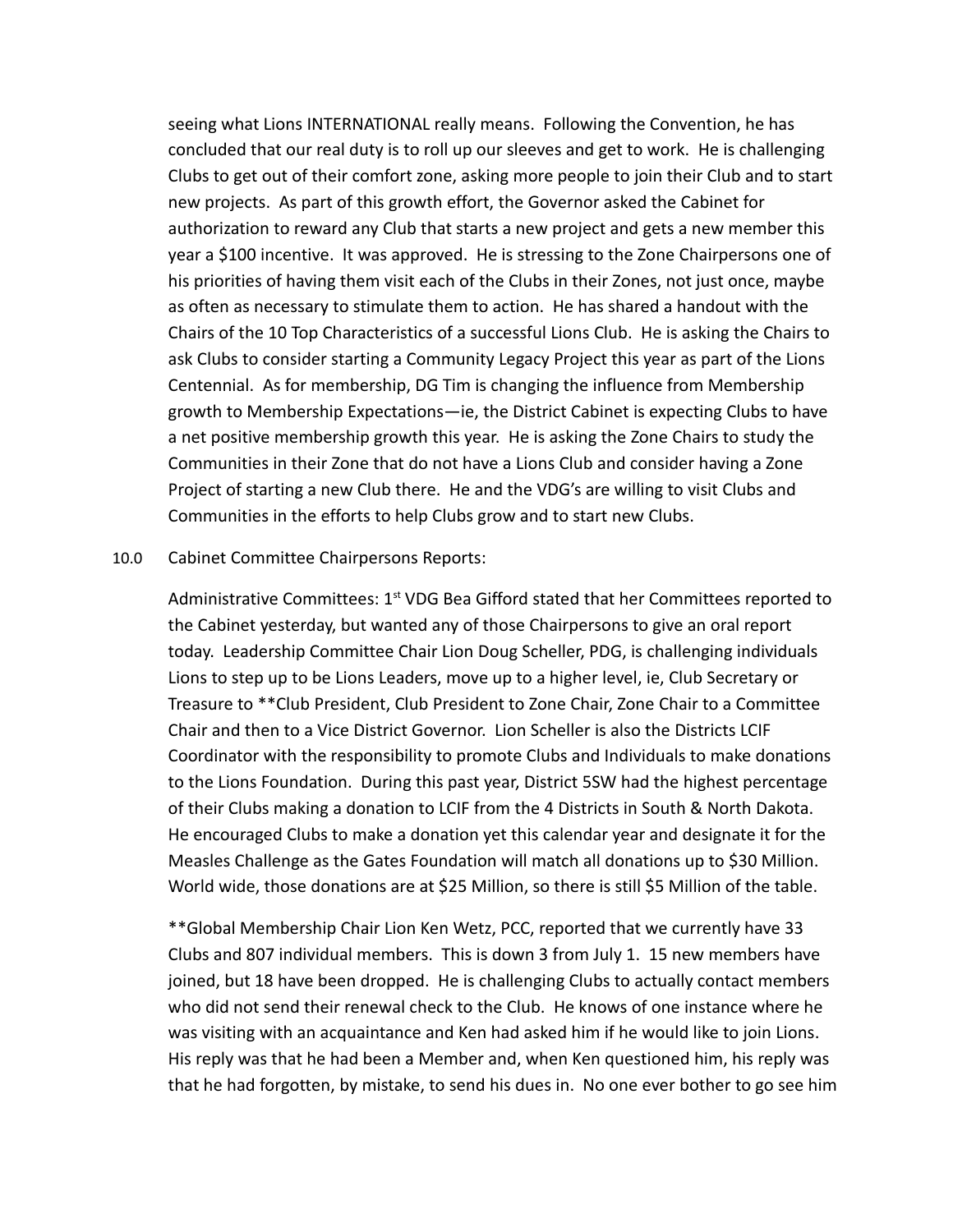to see what had happened. Lion Ken is asking Clubs to follow up on drops. Lion Ken expanded on a Membership effort that DG Tim is initiating: It is referred at the Membership Expectation, the District Cabinet is expecting Clubs to have a net positive Membership growth this year. Clubs whose current membership is less than 20 members is expected to have a net growth of 1 member; Clubs whose current membership is between 21 and 40 are expected to have a net growth of 2 members; Clubs whose current membership is over 40 members are expected to have a net growth of 3 members. This is an effort to reverse the long term trend of net losses in District 5SW. It was suggested that, when recruiting a new member, start by asking them to "Join us to do Community Service for our Community".

\*\*Information Technology—Lion Ted Pukas, PDG, discussed the possibilities that the Web site presents to Clubs and Lions. The web page is a Portal to the World. It can show non-Lions what we do. Please send him pictures of your Club, of Lions Working and having fun. There is a calendar area on the web site, use it by sending dates of your upcoming events to Lion Ted. The Web site has the State Convention Registration form on it already. Dates are in mid January. Easiest way to find the web site is to Google "5SW".

\*\*District Administrator—Lion Gary Johnson, PDG, is able to help Clubs learn how to get onto the Lions International web site for all kinds of reasons—reports, dues information and a million other questions about Lionism.

Service Committees: 2<sup>nd</sup> VDG Linda Vollmer stated that all of her Committee Chairs have sent reports to her.

\*\*Newsletter Chair Lion Terry Peterson, CC, is asking Clubs to submit photographs to him of Club Members in action. Cabinet Secretary is now forwarding Club Activities Reports to Lion Terry for his use in the Bits & Pieces section of the newsletters.

\*\*Leader Dog Chair Lion Donna Wetz has recently sent letters to all Clubs. She shared information on how to help someone receive a Leader Dog, the procedure, etc. If there is someone in need, please contact Lion Donna. 2 Clubs have already submitted a donation to Leader Dog for operation expenses. Last year, District 5SW Clubs donated \$3536 for those operating expenses. She would like to beat that figure this year and would like all of our Clubs to make a donation, any size is appreciated. She has videos that she can share with Clubs for programs. Also, she can get table placemats for Club uses.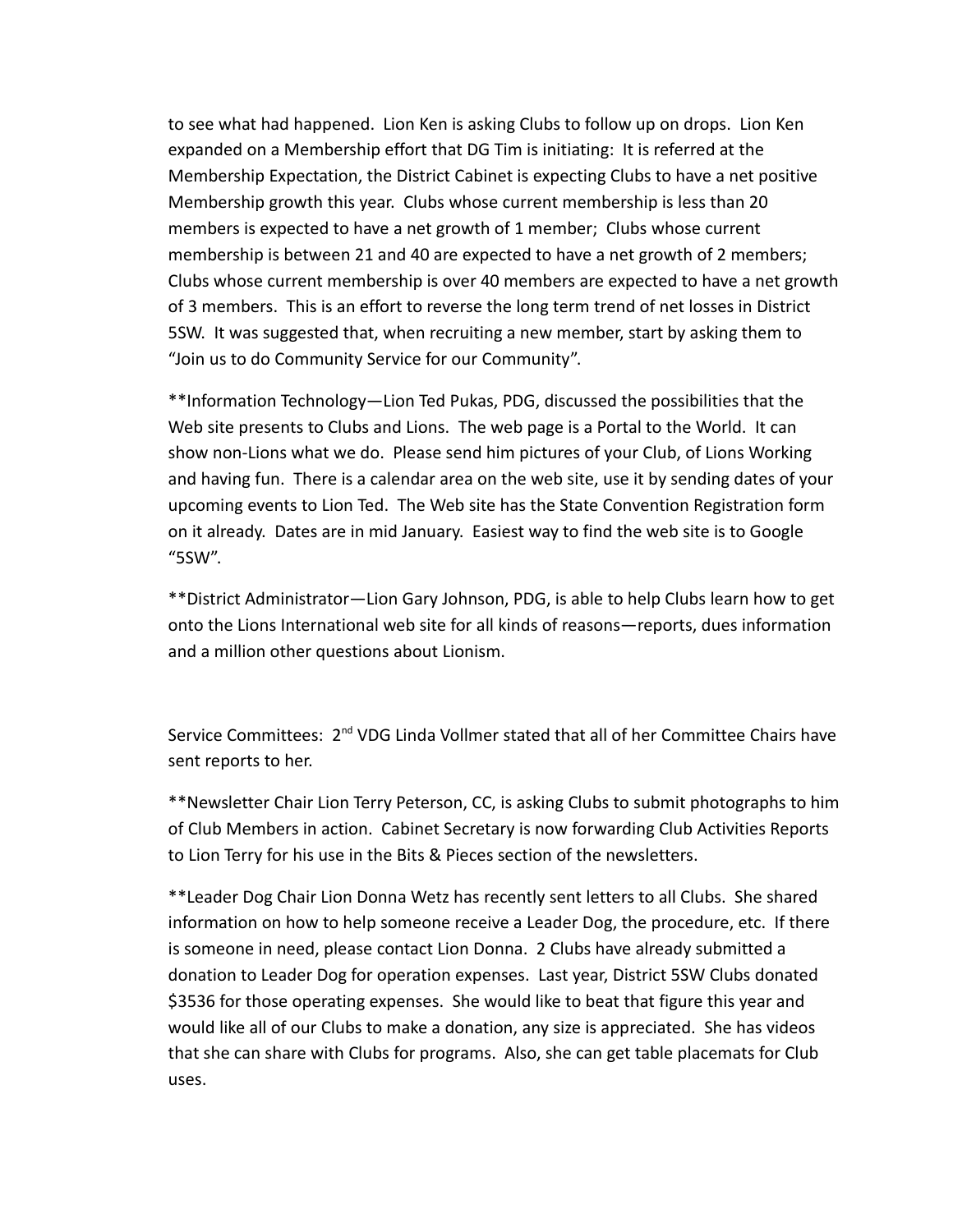\*\*Peace Poster Chair Lion Geraldine Ray reminds all Lions of the October 31 deadline for submitting their Club winning Poster to DG Tim. She plans to send an email letter out soon after January 1 bringing Clubs the information on the 2018 Contest-new Theme, Deadline dates, etc.

\*\*Leos and Opportunity for Youth Chair Lion Nathan Chicoine is still working on getting a Leo Club started in Rapid City. He is targeting one of the Christine High Schools.

\*\*Sight & Vision, Speech & Hearing Chair Lion Ken Gifford, PDG, noted that KidSreening is really ramping up now that Schools are back in session. Screening was done at the Central State Fair and 527 Children were screened. The word seems to be getting out in that requests are being received from Schools and child care centers around Western S.D. Area Lions Clubs will be asked to help with the screenings that have been set up by the SD Lions Foundation. Clubs who have an opportunity to line up screenings need to contact the Rapid City Foundation Office to reserve the Screening Van. 5SW Clubs are encouraged to promote the collection of hearing aids and publicize the Foundations program to help fund hearing aids.

\*\*Environmental Chair Lion Ken Miller has a tour of a Wyoming Power Plant lined up for Friday, October  $13<sup>th</sup>$ . Car pooling starts at Rapid City at 7:30 AM and a stop will be made in Spearfish at the Butte Electric Yard off of Exit 8 at 8:30.

Region Chairperson: PDG Galen Jones reported that 5 of the 7 Zone Chairs are attending the Fall Rally. He thanked them for attending. He reported that the Zone Chairs are scheduling their Zone Meetings or are setting up individual Club meetings. He is asking the Zone Chairs to encourage Clubs to consider starting a Legacy Project in their respective Communities. This is a project which will last for many years.

## 11.0 Old Business:

Cabinet Members expense reimbursement policy—DG Tim noted that there was some confusion in that policy following the July Cabinet Meeting. He has learned that Districts do not have to follow Lions International Rules of Audit for reimbursements, that Districts may set their own. The Cabinet has set those limits at \$0.35 for mileage, \$25 per meal and \$75 per night for motel. Cabinet members are the Lions who may submit for expenses.

#### 12.0 New Business: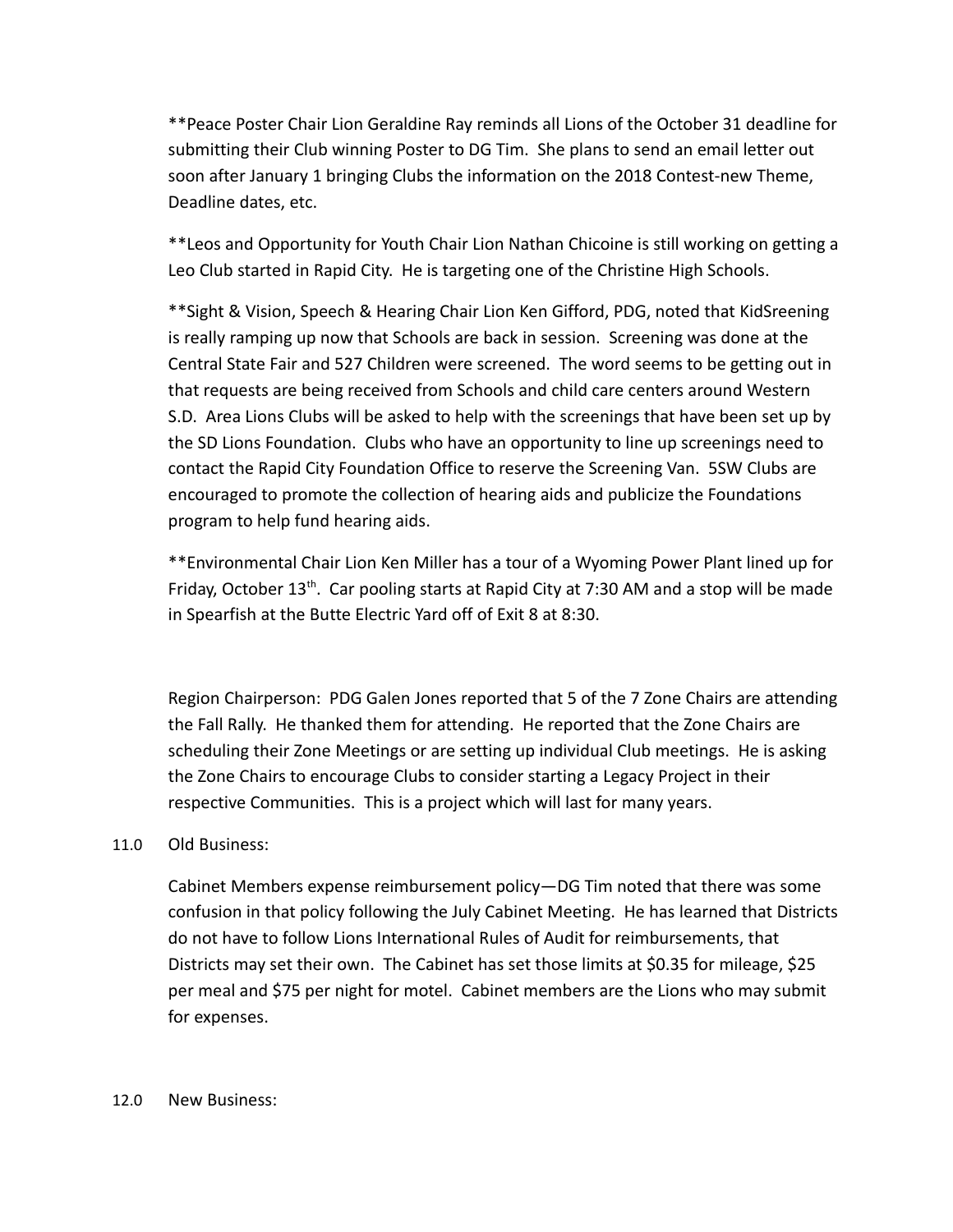12.a Nominations for 2018-2019 District Governor: Lion Donna Wetz nominated  $1<sup>st</sup>$ Vice District Governor Lion Bea Gifford for the position of District Governor Elect. Lion Doug Scheller seconded the nomination. DG Tim asked for any further nominations. There being no other qualified nominations,  $1<sup>st</sup>$  VDG Bea Giffords' name was added to the slate of candidates for the position of District Governor.

12.b Nominations for 2018-2019  $1<sup>st</sup>$  Vice District Governor: Lion Ken Wetz nominated 2<sup>nd</sup> Vice District Governor Lion Linda Vollmer for the position of 1<sup>st</sup> Vice District Governor Elect. Seconded by Lion Chuck Edwards. DG Tim asked for any further nominations. There being no other qualified nominations,  $2^{nd}$  VDG Linda Vollmers' name was added to the slate of candidates for the position of  $1<sup>st</sup>$  Vice District Governor.

12.c Nominations for 2018-2019 2<sup>nd</sup> Vice District Governor: Lion Ken Gifford nominated Lion Richard Waits to the position of 2<sup>nd</sup> Vice District Governor Elect. Second by Lion Frances Waits. DG Tim stated that Lion Richard has filed all of the forms required to serve in the position. DG Tim asked if there were any other nominations. There being no other qualified nominees, Lion Richard Waits' name was added to the slate of candidates for the position of  $2^{nd}$  Vice District Governor.

In view of the fact that the Cabinet Secretary failed to provide written ballots, motion by Lion Terry Peterson, CC, to waive the written ballot requirement. Second by Lion Dusty Dustman. Motion carried. DG Tim asked for those in favor of the slate of candidates verbally vote yes. This was followed by those voting no to so state. DG Tim declared the ballot elected.

12.d 2018 Fall Rally bid—District Governor Lion Tim Brown asked if there were any bids to host the 2018 Fall Rally. DGE Bea Gifford announced that the Lions Clubs of Zone 4, Hot Springs, Custer, Custer Leos, Hill City, Rapid City Downtown and Rapid City Rushmore have offered a bid to host the 2018 Fall Rally. The event would be held at the Comfort Inn in Hill City on October 5 and 6. There being no other bids, DG Tim declared their bid as accepted.

12.e 2017 Rally report—Lion Linda Vollmer Thanked everyone for attending the Fall Rally. 65 Lions have registered for this years Rally. Programs will be held in City Hall this afternoon. Lunch will be served next door at the NVN Srs. Center.

12.f Fall Rally future dates: Motion made by ???????, second by Lion ?????????? to select the first Friday and Saturday of October each year as the dates for future Fall Rallys.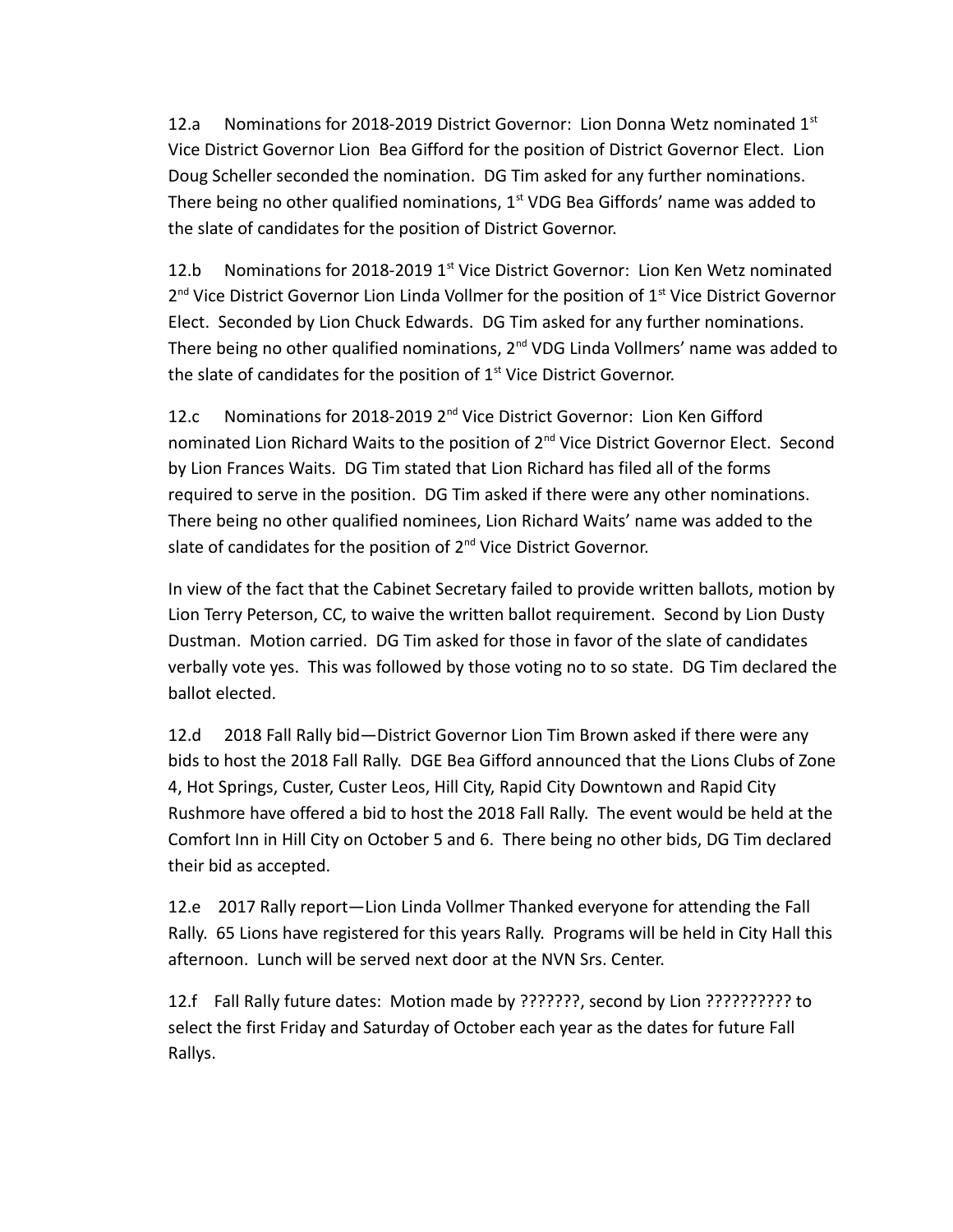12.g Leader Dog Kennel Project: PID Bruce Schwartz addressed the Lions on the successful fund raising project at Leader Dog.

12.h Re-Districting discussion: DG Tim spoke to the Club Members on the pros and cons of Re-Districting our District by joining another District. He presented Lions Internationals requirements for a District to be called a fully qualified District. Those are that the District have at least 35 Clubs and have at least 1250 members. Being a fully qualified District allows the District to run a Lion for the position of an International Director and allows the incoming District Governors Spouse to have their expenses to the International Convention to be paid by Lions International. We have not been a fully qualified District since the late 1990s. DG Tim asked PDD Ken Wetz to speak on the topic. Lion Ken reported that at the SD Past District Governors recent meeting, there was a suggestion that maybe it is time for 5SE and 5SW to combine into a Single District again. This would give the new District nearly 2000 Members and about 80 Clubs. Consensus of the Past District Governors who were in attendance was that each District would discuss it at their respective Fall Meetings and to suggest to the State Convention Planning Committee the possibility of a program on the pros and cons of combining. Lion Ken pointed out that this is not the first time that some talk has been had about combining Districts. Earlier talk has been heard about 5SW and 5NW combining. This would make a District that would cover the west halves of South and North Dakota. This past Spring, there was talk about Saskatchewan withdrawing from Multiple District 5. Nothing has been heard lately. Those who attended the Forum last month had attended a session of Re-Districting. The Presenter stated that Re-Districting for the purpose of getting over 1250 members is a bad option. RE-Districting because of a shallow leadership pool or to combine finances may be a more acceptable reason. It was stated that Lions International does not force Districts into re-districting. DG Tim wrapped up the discussion by pointing out that the purpose of this session was to only keep District 5SW Lions in the know, in the loop.

- 13.0 International Director Comments: ID Ardie Klemish addressed the Lions. She stated that she had only a few general comments and would answer questions. She noted that she and her Husband, Ken, feel right at home here because they are from a small Town in Iowa (Adair) located in a rural, farming area. They understand the importance of Family, Friends and providing Services. Many questions were fielded by the Director. Director Ardie thanked Lions Ken and Donna for being great hosts to them for these past 2 % days and for showing them the Black Hills and Farming area.
- 14.0 Upcoming Events:
	- 14.a 2018 SD State Lions Convention, January 19-20, Huron